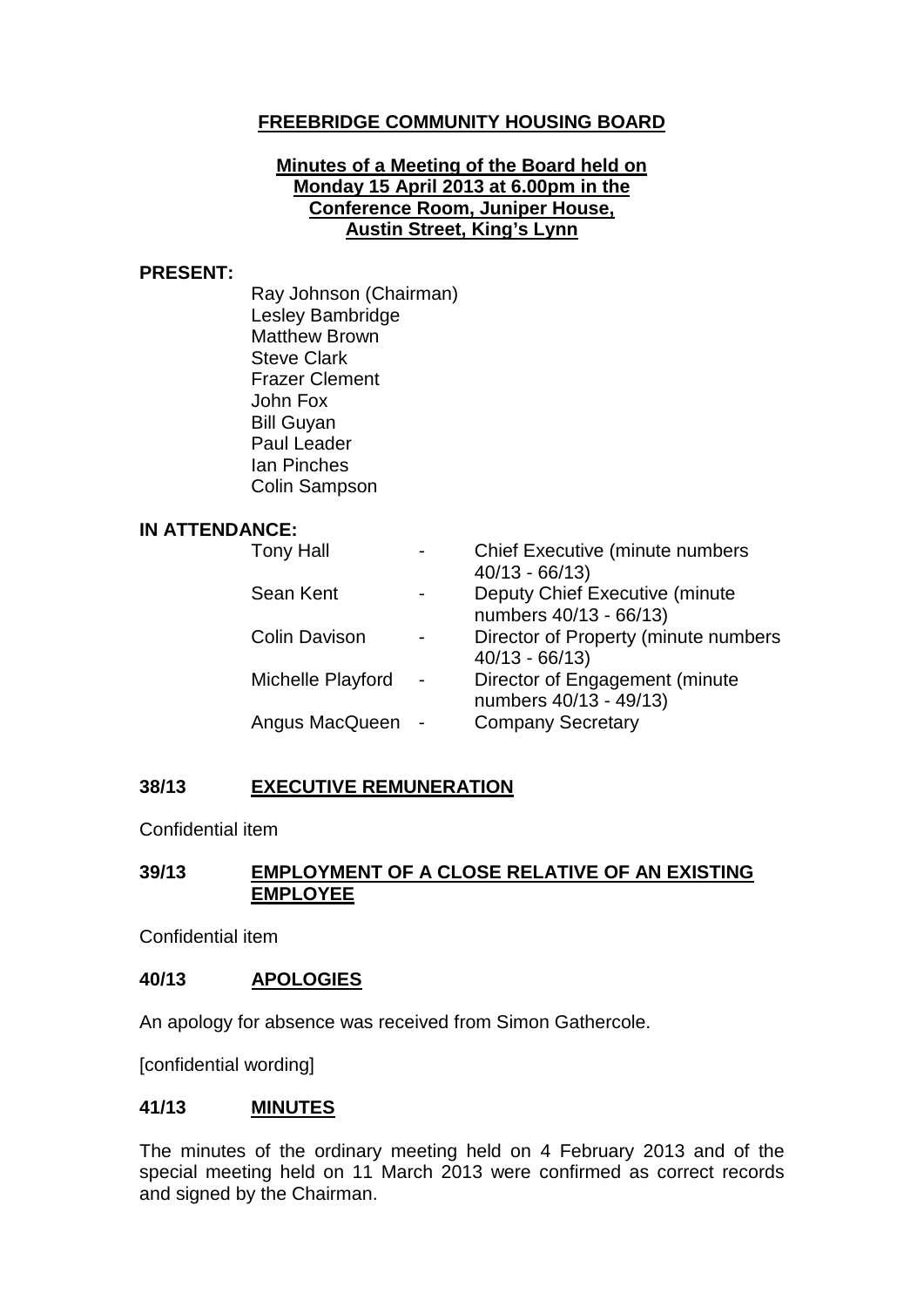# **42/13 MATTERS ARISING**

# • **Empty Homes Bid (Minute Number 36/13(a))**

The Chief Executive reminded the Board that it had approved a further bid for funding towards bringing empty homes back into use. However, it had subsequently not proved necessary to make the bid, as Freebridge's share of the original funding allocated to  $e^2$  had increased. In answer to a question, the Director of Property advised that the additional funding could result in around 15 further properties being brought back into use.

# **43/13 DECLARATIONS OF INTEREST**

Confidential item

# **44/13 CHAIRMAN'S UPDATE**

# **(a) Queen Elizabeth Hospital Trust**

The Chairman reported that he had met with Kate Gordon, Chair of the Queen Elizabeth Hospital Trust in King's Lynn. They had found a number of areas of opportunity for joint working between Freebridge and the Trust. They would be meeting again, together with the Chief Executives of the two organisations, to consider how these could be taken forward.

# **(b) Corporate Bond**

The Chairman reminded the Board that each year a series of targets were set around a corporate bond. At the conclusion of the year, Freebridge employees all received a one-off payment, the value of which depended on which of the corporate bond targets had been achieved. The achievement of a "V1/G1" result from the Homes and Communities Agency's Regulatory Judgement had not been included in the 2012/13 corporate bond targets, but the Chairman was of the view that it should have been. He suggested that, in recognition of this significant, milestone achievement for the organisation, all members of staff should receive an additional £20 as part of the corporate bond payment.

**RESOLVED:** That an additional payment of £20 be made to all Freebridge employees as part of the corporate bond reward for 2012/13, in recognition of the achievement of a "V1/G1" result from the Regulatory Judgement.

# **45/13 CHIEF EXECUTIVE'S UPDATE**

# **(a) Malcolm Fry**

The Chief Executive said that Malcolm Fry, Assistant Director of Finance, had left the organisation for personal reasons. His departure had provided an opportunity to restructure the management of the Finance team, and to create a Finance Director post. The new post would be advertised shortly, once the job description and person specification had been finalised. In the meantime,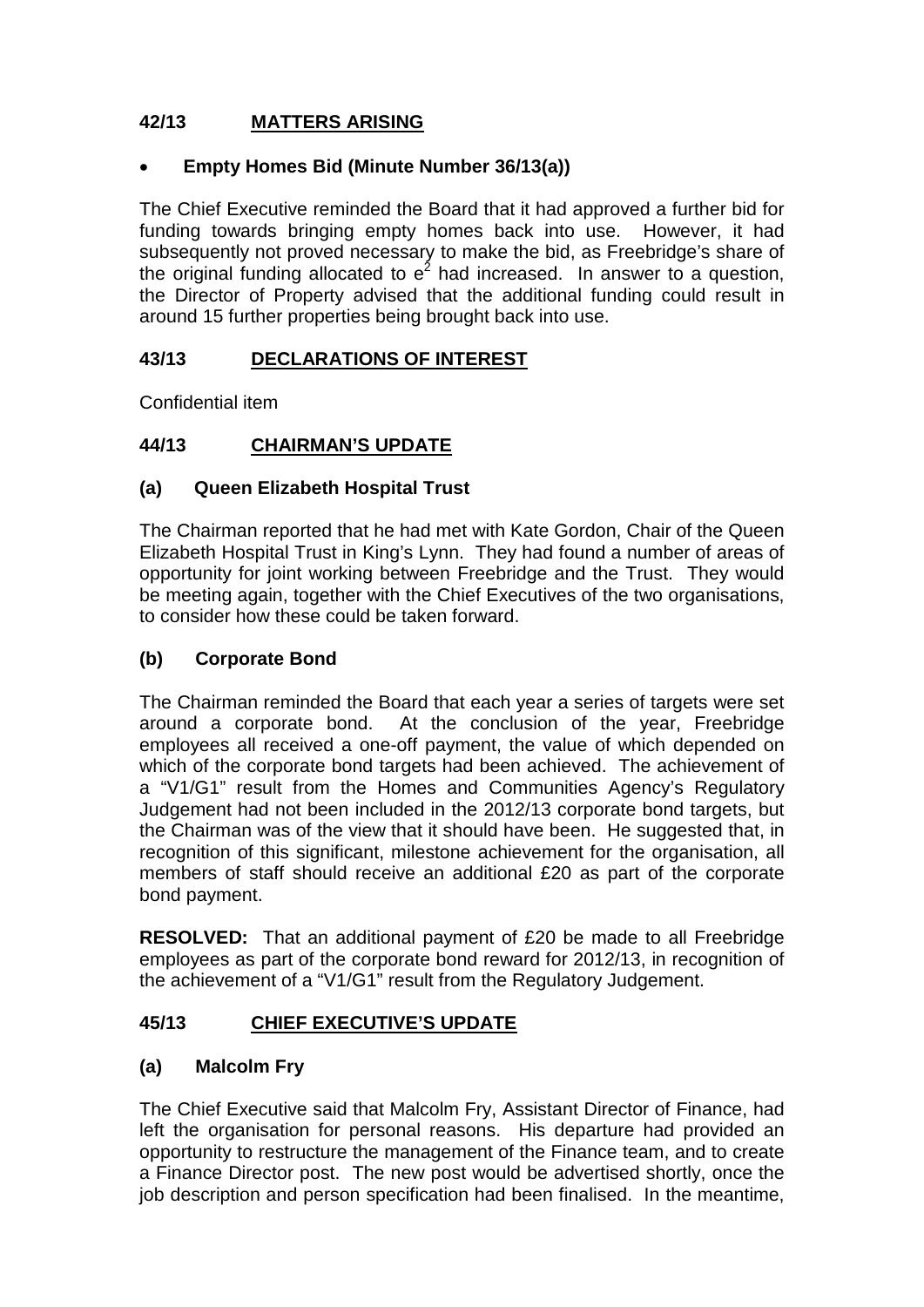Shendi Keshet had been appointed as Interim Assistant Director of Finance, and had started work that day. She had significant experience in senior accountancy roles, including in the housing sector.

In answer to a question, the Deputy Chief Executive stated that the Finance team had coped well with the change in management. He had no concerns relating to year-end work, although he would review the timetable for the external audit. All members of the Finance team had been involved in the selection of the Interim Assistant Director.

The Board asked that its thanks be passed on to Malcolm Fry for his hard work during his seven years at Freebridge and its best wishes for the future.

# **(b) Providence Street**

The Chief Executive advised that he was awaiting further contact from Norfolk County Council regarding the potential transfer of the Providence Street Community Centre. He would update the Board when there was any progress.

#### **46/13 REVIEW OF THE INFORMATION COMMUNICATIONS TECHNOLOGY (ICT) POLICY**

The Board considered a report which reviewed the ICT Policy.

A member pointed out that at some points in the Policy, the words "will aim to" were used. This did not communicate a definite commitment. The Deputy Chief Executive undertook to make suitable amendments.

# **RESOLVED:**

- 1) That the ICT Policy be approved, as presented, subject to the uses of the words "will aim to" being replaced with more definite terminology.
- 2) That it be noted that the Data Protection Policy and the ICT Security Policy have been incorporated into this new Policy and will no longer exist as separate policies.

# **47/13 REVIEW OF THE CUSTOMER CARE POLICY**

The Board considered a report which reviewed the Customer Care Policy.

**RESOLVED:** That the Customer Care Policy be approved, as presented.

### **48/13 REVIEW OF THE COMPLAINTS, COMMENTS AND COMPLIMENTS POLICY**

The Board considered a report which reviewed the Complaints, Comments and Compliments Policy.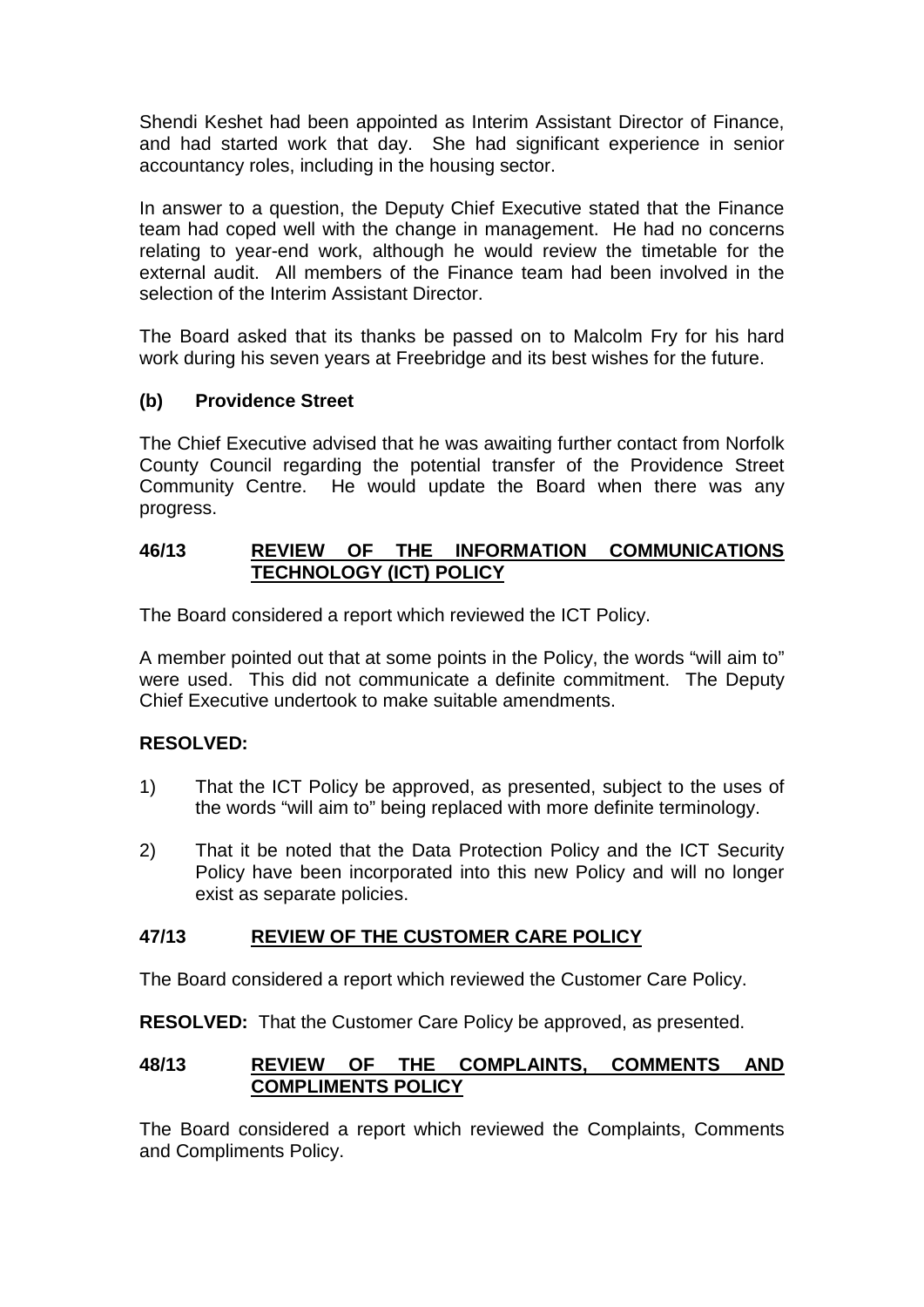In answer to a question, the Director of Engagement said that the suggested new complaints process, with two stages as opposed to three, would save senior staff time. There was an element of duplication in the current process, which involved a full review by a Director, followed, if necessary, by a full review by a member of the Executive, before reaching the Complaints Panel stage.

The Director of Engagement stated that, should the new Policy be approved, this would be the first time that the Tenant Panel would be involved in complaints. She felt that both the Tenant Panel and the Board's Complaints Panel would benefit from some training in how the new combined panel would operate.

# **RESOLVED:**

- 1) That the Complaints, Comments and Compliments Policy be approved, as presented.
- 2) That a joint complaints briefing session be held for the Board Complaints Panel and Tenant Panel members.

### **49/13 REVIEW OF THE FIRE SAFETY POLICY/UPDATE ON THE LONE WORKING AND PERSONAL SAFETY POLICY**

The Board considered a report which reviewed the Fire Safety Policy and which provided an update on the Lone Working and Personal Safety Policy review.

In answer to a question, the Director of Property said that he would be studying the coroner's report and recommendations following the Lakanal house fire investigation, and would be assessing whether there were any implications for Freebridge. It was unlikely that there would be any significant implications for Freebridge, as the report focused on high rise blocks and there was none of these within Freebridge's stock.

# **RESOLVED:**

- 1) That the Fire Safety Policy be approved, as presented.
- 2) That it be agreed that the Lone Working and Personal Safety Policy falls under the Health and Safety Policy as a procedure document, and therefore is removed as a standalone policy.

# **50/13 REVIEW OF THE TREASURY MANAGEMENT POLICY STATEMENT AND PRACTICES**

The Board considered a report which reviewed the Treasury Management Policy Statement and Practices, and accompanying Treasury Management **Schedules**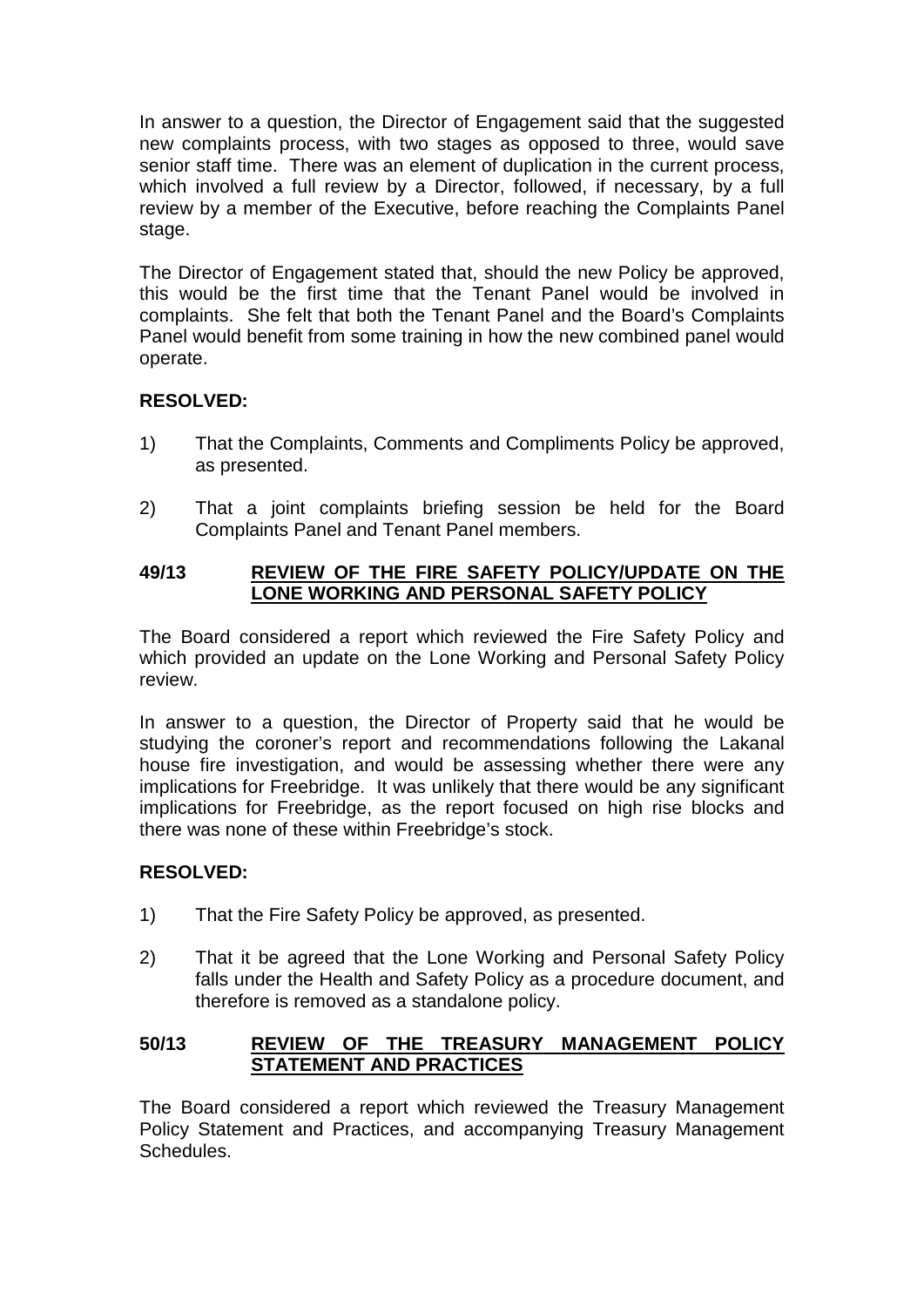**RESOLVED:** That the Treasury Management Policy Statement and Practices, and the accompanying Treasury Management Schedules, be approved, as presented.

### **51/13 AMENDMENTS TO THE RENT SETTING AND SERVICE CHARGES POLICY**

The Board considered a report which proposed amendments to the Rent Setting and Service Charges Policy.

**RESOLVED:** That the amendments to the Rent Setting and Service Charges Policy be approved, as presented.

### **52/13 HILLINGTON SQUARE RE-IMAGINE PROJECT (PARTNERING CONTRACT)**

The Director of Property presented a report which advised of the next stages of the Hillington Square project and sought authority to enter into partnering arrangements.

In answer to questions, officers made the following points:

- The project was still in its early stages, with detailed implementation to be developed. There was no particular area of concern at present.
- Lovell Partnerships was working with Freebridge to identify potential cost savings.
- It was now intended to start work on site in July 2013.
- There were currently around 65 units on Hillington Square being kept empty in anticipation of work starting on site. This was not having a detrimental effect on the budget.

The importance of holding a ceremony to mark the start of work on site was stressed. This would raise the profile of both the project and Freebridge. Invitees should include dignitaries and people who had supported the project. The Director of Property said that this would be taken forward by the Communications Group.

The Chief Executive reported that, as a result of the work at Hillington Square with the Cabinet Office Behavioural Influencing Team, an opportunity had arisen for Freebridge to apply for funding to the new Government Community Organisers initiative. Freebridge had subsequently been awarded full funding for two posts, initially for one year, one to be based at Hillington Square and one at South Lynn. The posts would take effect from autumn 2013. Freebridge was the first housing association to be granted funding under this scheme. The award of the funding had enhanced the value for money of the work with the Cabinet Office. In answer to a question, the Deputy Chief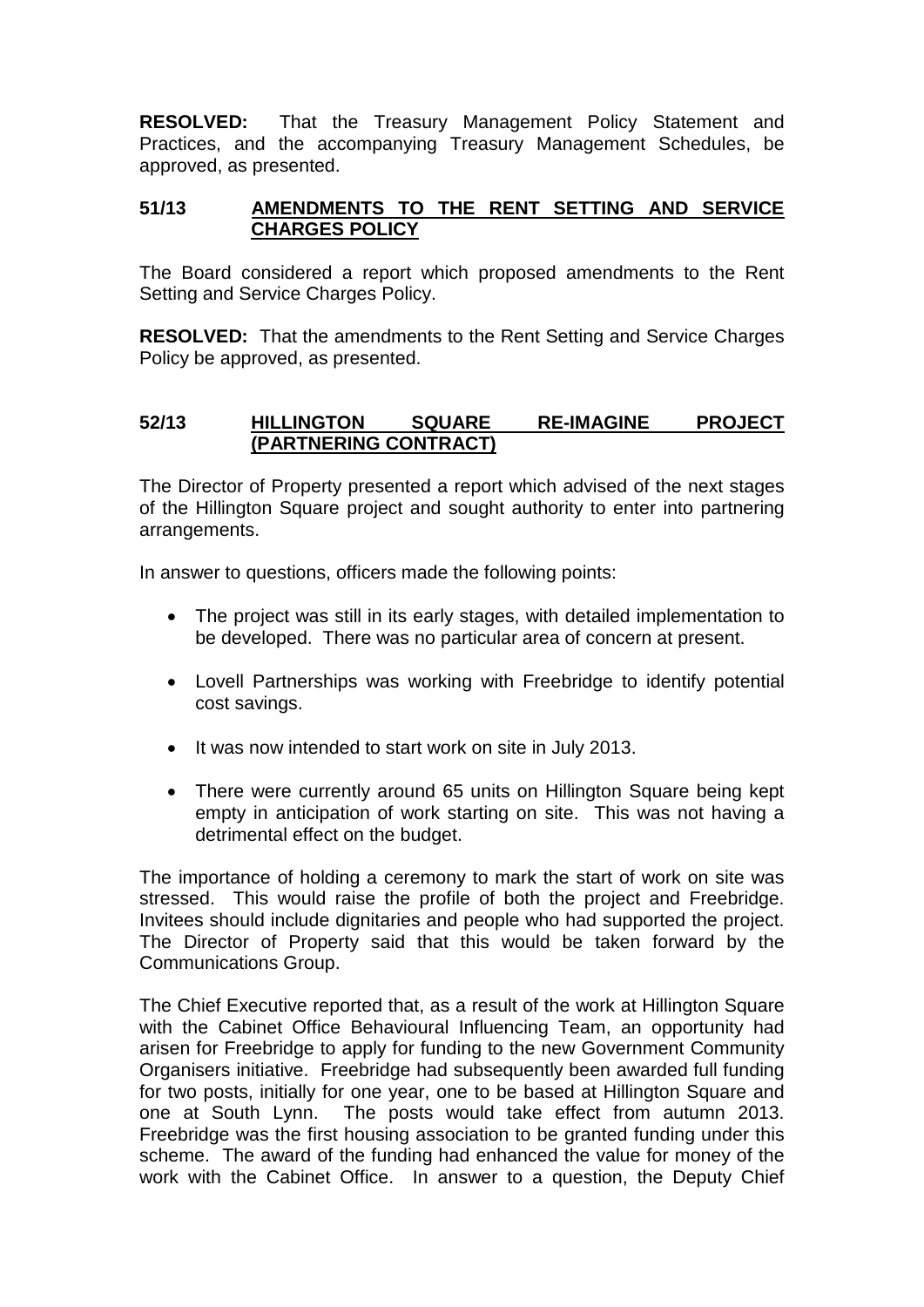Executive said that publicity would be arranged about the new posts at the appropriate time. The Board thanked the Director of Housing and the Strategic Support Aide/Executive Assistant for their work in putting the bid together.

A member asked for thanks to be recorded to the Hillington Square Project Manager for her prompt and efficient response to a recent query about the project.

**RESOLVED:** That authority be delegated to the Chief Executive to enter into a Project Partnering Agreement and subsequent Partnering Contract with Lovell Partnerships for Phase 1 of the Hillington Square project.

# **53/13 GOVERNANCE IMPROVEMENT**

The Company Secretary presented a report which set out progress against last year's Governance Improvement Action Plan, requested approval for the new Governance Improvement Action Plan, and sought to confirm the Board's position on the future make-up of the Board.

In answer to a question, the Chief Executive confirmed that he would personally consult the Borough Council and the Tenant Panel on the Board's aspiration for its future make-up.

The Chairman thanked the Chief Executive and the Company Secretary for an excellent report.

#### **RESOLVED:**

- 1) That the progress achieved against the Governance Improvement Action Plan arising from the Board appraisal and review process held in 2011 be noted, and it be agreed that, other than actions incorporated into the new action plan, it is now completed.
- 2) That the new Governance Improvement Action Plan be approved, as presented.
- 3) That the Board's position on its aspiration for the future make-up of the Board be confirmed as follows:

In order to improve further the Board's performance, it needs to ensure that it can recruit and retain the right set of skills to lead the organisation through a more demanding and complex environment. It is also essential that the Board develop as a team as well as individually. With this in mind, the Board aspires to form a Board of nine members including two Executive posts. This would be a unitary Board (without constituent parts) and members would be paid to reflect the commitment required for the role.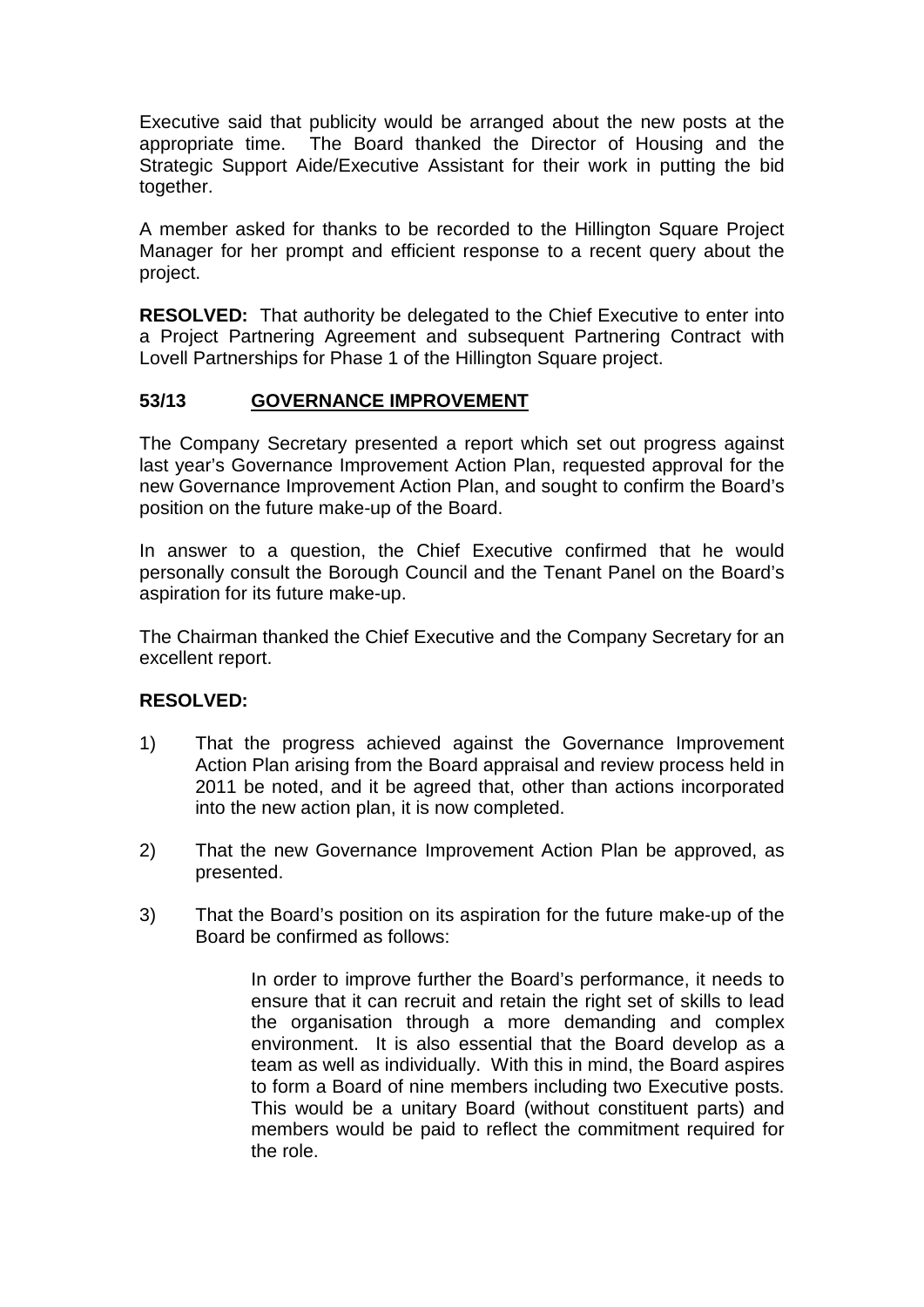- 4) That consideration of Board payment be left to be part of the overall package.
- 5) That consultation on the proposals for the future of the Board be undertaken with the Borough Council and the Tenant Panel, and that the outcomes of the consultation be reported to the Board meeting on 20 May 2013.
- 6) That the Board meeting on 20 May 2013 also consider the next steps for implementing the Board's proposals and Board recruitment for 2013.

### **54/13 ADOPTION OF THE NATIONAL HOUSING FEDERATION CODE OF CONDUCT 2012**

The Company Secretary presented a report which considered adoption of the National Housing Federation Code of Conduct 2012 and Freebridge's approach to some of the good practice and excellence guidance that accompanied the Code.

### **RESOLVED:**

- 1) That the National Housing Federation Code of Conduct 2012 be adopted as an update to and replacement of the Federation's "Excellence in Standards of Conduct" Code for Members 2010.
- 2) That, for the purposes of the Code, the term "Involved Residents" be applied at Freebridge to mean the Tenant Panel.
- 3) That the Tenant Panel's constitutional documents be revised to comply with the Code, and presented for adoption to the Board meeting on 20 May 2013.
- 4) That Freebridge retain its existing definition of "closely connected person" for the purposes of declaration of interests.
- 5) That Freebridge retain its existing approach to secret societies and similar organisations for the purposes of declarations of interests.
- 6) That the Board Member Agreement be amended (at paragraph 1.9) as follows, to address situations where a Board Member wishes to be a candidate for employment with Freebridge *(amendments in italics)*:

The requirements *in 1.9 above* apply to former Board members who have left the Board within the previous 12 months and to persons closely connected to them.

*In circumstances where a current Board member wishes to be a candidate for employment with Freebridge, the requirements above will apply, and in addition:*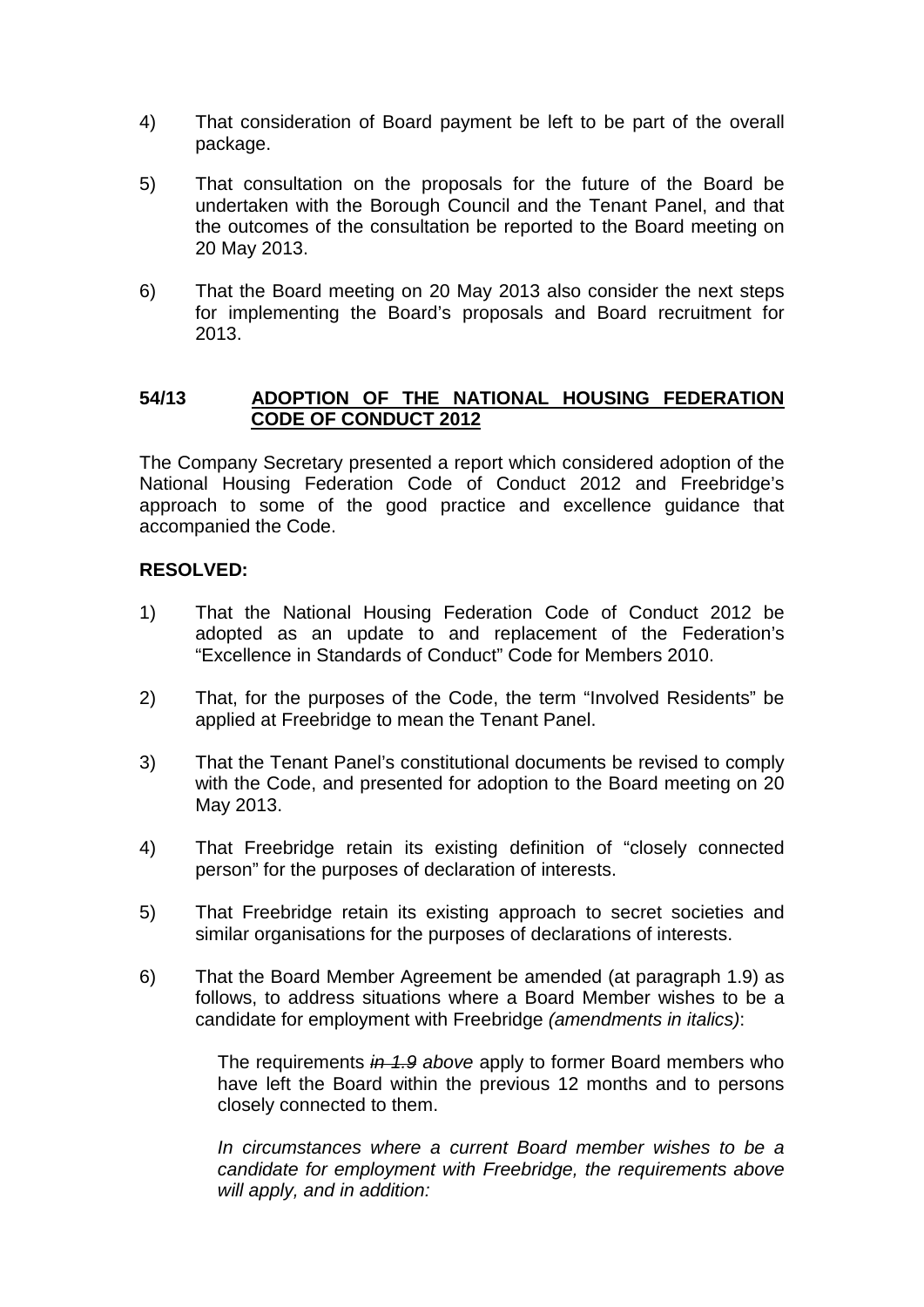- *The applicant should resign from the Board at the point of application.*
- *If unsuccessful, the applicant may not be reappointed to the Board until 12 months after the resignation. There should be no presumption of reappointment.*

### **55/13 MYSTERY SHOPPING PAYMENTS**

Confidential item

### **56/13 AMENDMENT TO STANDING ORDERS (SCHEME OF DELEGATION)**

The Board considered a report which sought to make an amendment to Standing Orders to reflect the day-to-day working of the Association.

**RESOLVED:** That the following additional wording be included within Standing Order 8 – Delegated Authority to the Deputy Chief Executive:

7.8 Authority to complete the surrender and re-grant of former Right to Buy leases to rectify errors in leases previously granted by the Council or to otherwise amend plans in leases.

### **57/13 APPOINTMENT OF SHAREHOLDERS**

The Board considered a report which described applications for tenant shareholding.

**RESOLVED:** That the applications for tenant shareholding set out in Appendix 1 to the report be approved.

#### **58/13 ANNUAL EFFICIENCY STATEMENT**

The Deputy Chief Executive presented a report which provided an update on efficiencies obtained for the financial years 2011/12 and 2012/13.

The Deputy Chief Executive said that, although the submission of an Annual Efficiency Statement was no longer a regulatory requirement, Freebridge had continued to produce the Statement, as it was a useful exercise. The Board had previously seen the figures, in the budget report. Going forward, submission of efficiency information to the Regulator had once again become a regulatory requirement, as part of the Board's Value for Money selfassessment. The first of these would need to be produced later this year.

In answer to a question, the Deputy Chief Executive explained that the efficiencies listed in the report were where money had been saved through definite action. Some of these were one-offs while others would be ongoing.

The Board noted the report.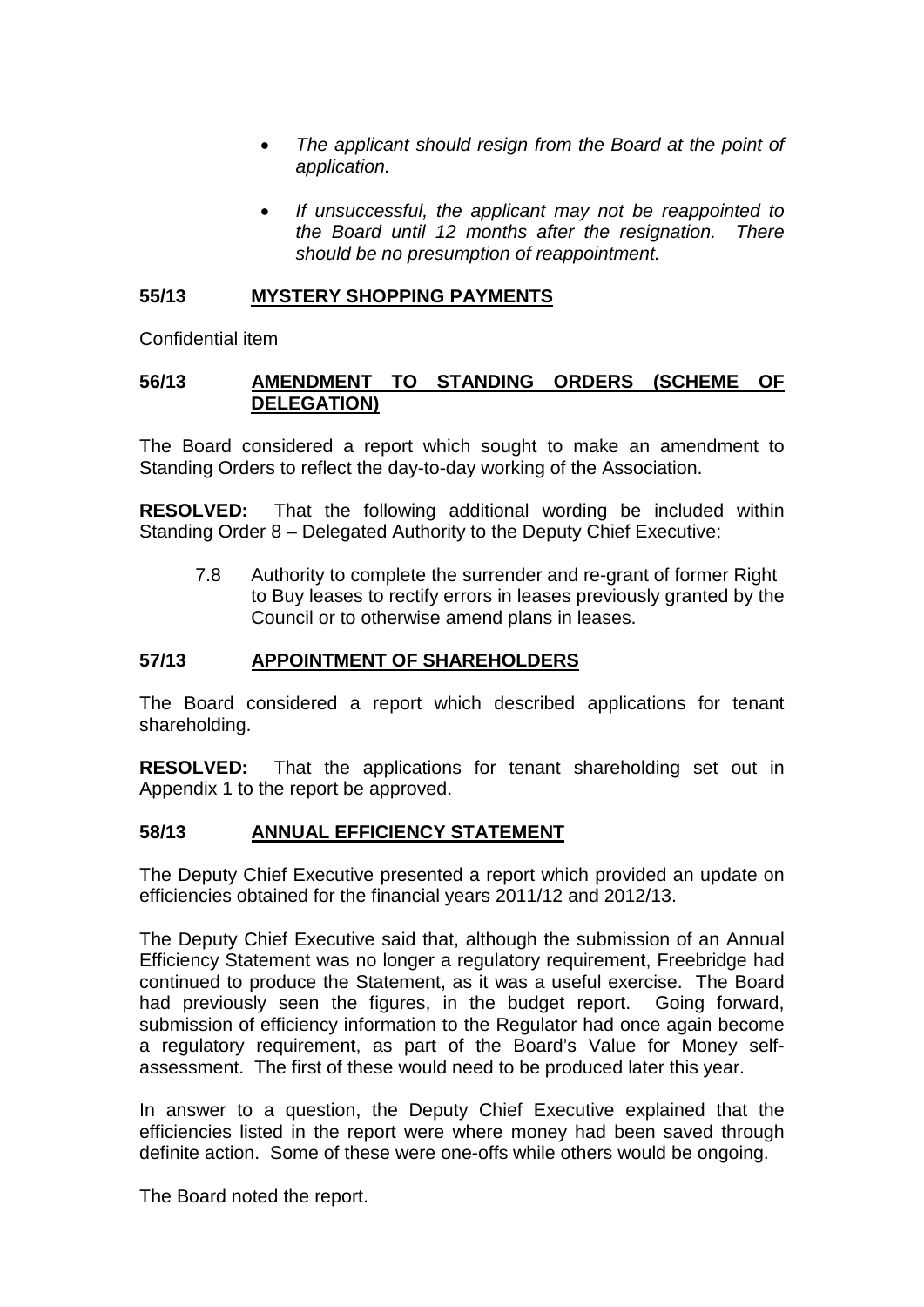# **59/13 BENCHMARKING REPORT 2011/12**

The Deputy Chief Executive presented a report which provided the 2011/12 annual Housemark benchmarking results. For ease of reference, the Deputy Chief Executive also tabled a sheet which set out the results in tabulated form.

The Deputy Chief Executive highlighted that the results showed that Freebridge had improved across a number of performance indicators, when compared to the previous year. It was now in the top third of the benchmarking group for almost half the indicators. This demonstrated that, not only was Freebridge improving, but it was improving more rapidly than some of its benchmarking partners. The only indicator in which Freebridge's performance had reduced was for tenant satisfaction, but a great deal of work had already been undertaken to understand the reasons for this. Freebridge was in the bottom third for just two indicators. The first was major works and cyclical maintenance, and Freebridge's position reflected the fact that Decent Homes work and the Hillington Square project had not yet been completed. The second related to Information Communications Technology, and Freebridge was restructuring that department to reduce costs.

The Board was pleased to note these very positive benchmarking results. There were plans in place for the few areas that might have been of concern, namely tenant satisfaction, major works and Information Communications Technology. The Board acknowledged that the information was out-of-date, as it was for the year ending 31 March 2012, but that this was the best benchmarking data available.

The Board noted the report.

### **60/13 RENT YEAR-END PROCESS 2013/14 (NOTIFICATION OF RENT INCREASE)**

Confidential item

# **61/13 PENSION DISCRETION**

The Deputy Chief Executive presented a report which provided an update on an employee being granted early retirement.

The Board noted the report.

#### **62/13 URGENT ACTION TAKEN – PROVISION OF A TENANCY TO A CLOSE RELATIVE OF AN EXISTING EMPLOYEE**

The Board noted a request for urgent action that had been approved, to enable the association to provide a tenancy to the close relative of an existing employee.

The Board noted the report.